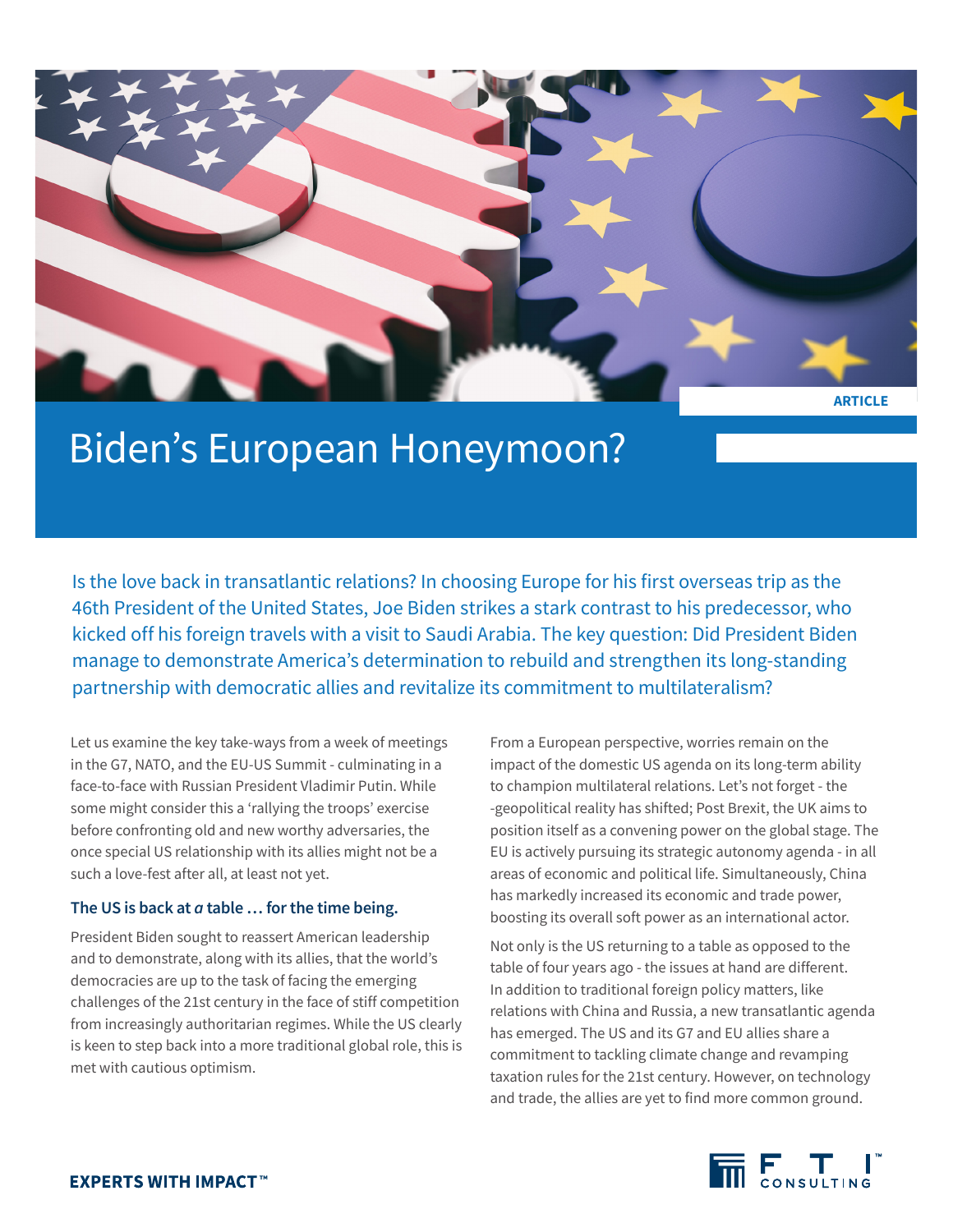# **Climate**

Efforts to facilitate a global industrial decarbonization agenda dominated the G7 discussions and the EU-US Summit. Making history, NATO set out a commitment to incorporate climate change considerations into its work. Russia shares the growing interest in climate change, signaled clearly by President Vladimir Putin attending Biden's Climate Summit in April.

From a US perspective, President Biden was able to build upon his commitment to prioritizing climate change as a domestic and foreign policy priority after recommitting the United States to the Paris Climate Agreement and hosting the Climate Summit.

For the EU's efforts to achieve its net-zero carbon emissions goals, the US agreement on several joint policy coordination forums, notably a High-Level Climate Action Group and a Transatlantic Green Technology Alliance, is particularly important. Positive signals aside, the joint commitments have several notable omissions; no common definition of sustainable investments, no clear timeline for phasing out coal and no 'Marshall Plan' on climate.

Though the conversation was ambitious, the odds of a global coalition on a comprehensive climate agenda at the COP26 Summit later this year are questionable. In addition, the US ability to meet its own commitments remains to be seen in the face of stiff resistance from Republicans and some moderate Democrats in Congress.

# **Technology**

The future of technology relations was a key EU-US summit topic - with several cooperation announcements, as a clear attempt at a united front after years of collision course. Importantly, a future Trade and Technology Council is to reach common positions on e.g. artificial intelligence and semiconductors. The commitment to cooperating on digital standards at the WTO is also worth noting. With a nascent US Even with joint aims of promoting a values-based approach to technology and not being out-innovated by China, a shared broader approach to digital policymaking is not a given. A prime example is the lack of clarity on data flows policy. Still, no solution to enable seamless data flows while balancing the strict EU approach to data privacy is in sight. The EU mission to advance strategic autonomy, i.e. by means of strong European players to rival big US technology firms, sets the scene for future complications.

While it is unlikely that the US concerns on the unfair treatment of American tech firms have been resolved, there is now a platform for discussion, leading to cautious optimism.

# **Taxation**

The agreement in principle by the G7 on a global minimum tax rate was a major accomplishment for the Biden Administration. Leaders agreed on measures to dissuade multinational companies from shifting profits to low tax havens and signed up to levy a minimum 15% corporate tax rate.

An agreement at the OECD level is very likely to follow suit. However, some justified skepticism remains as to the chance of adopting this tax rate globally. The agreement faces an uncertain future in Congress and has already caused unrest amongst some EU countries.

A global compromise on tax issues is key to the agendas of Biden and EU leaders. A tax revamp is branded as instrumental for financing the global recovery. However, the EU view on taxation of the digital economy is fundamental here too. Despite US concerns over potential double taxation of big US technology companies, the EU has doubled down on an EU digital levy in addition to the expected OECD agreement on digital tax.